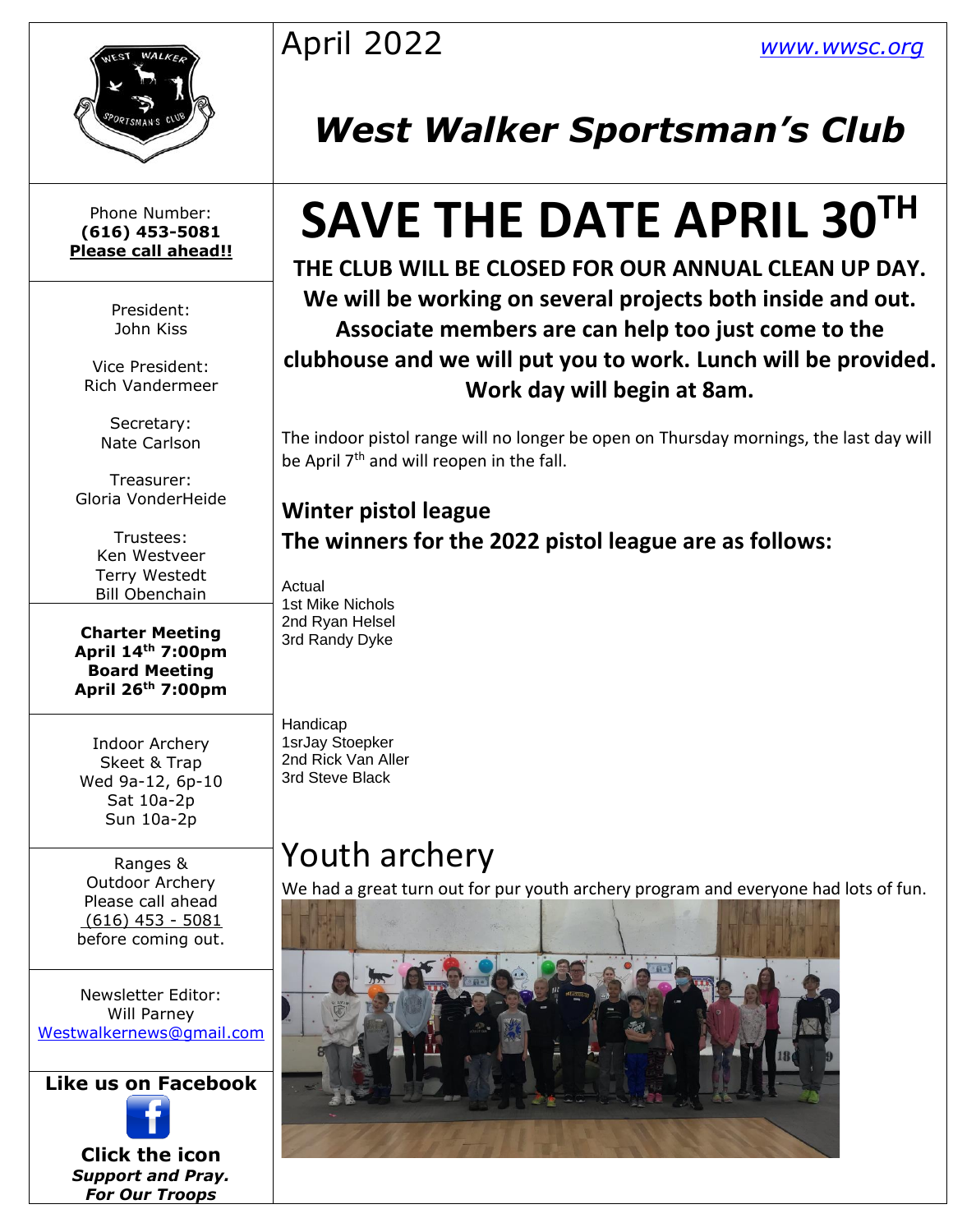

# Annie Oakley Trap Shoot

## Sunday, April 10, at 1:00 pm Entry Fee - \$5.00

*Maximum Load* - 1 1/8 oz. Shot Size 7 1/2

Enter as many times as you want Buy back in – (one time)  $$1.00$ *Winnings will be applied to shoot card*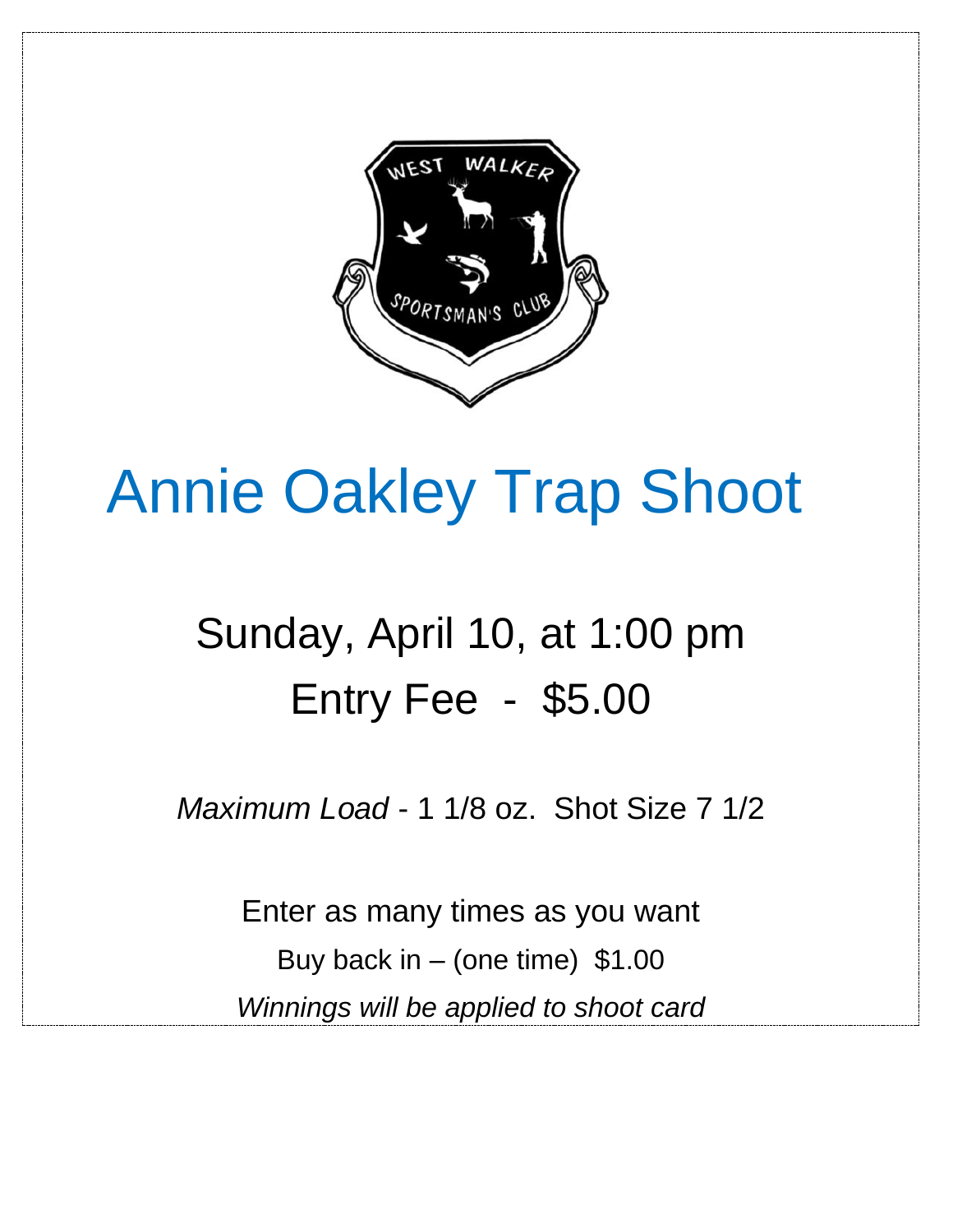

**West Walker Sportsman's Club**

# *SPRING LEAGUE*

# *Starts - April 20 Ends - June 5*

 *6 Weeks - 8 Lines (200 Targets)*

 *Entry - \$ 15.00* **plus reg. Line fees**

 **\$ 8.00 for each additional event** *Individuals - ( no teams ) 80% Handicap*

 **Events include: SKEET SKEET DOUBLES TRAP TRAP WOBBLE 5- STAND** (Saturdays –Sundays only)

Must be a member to shoot the League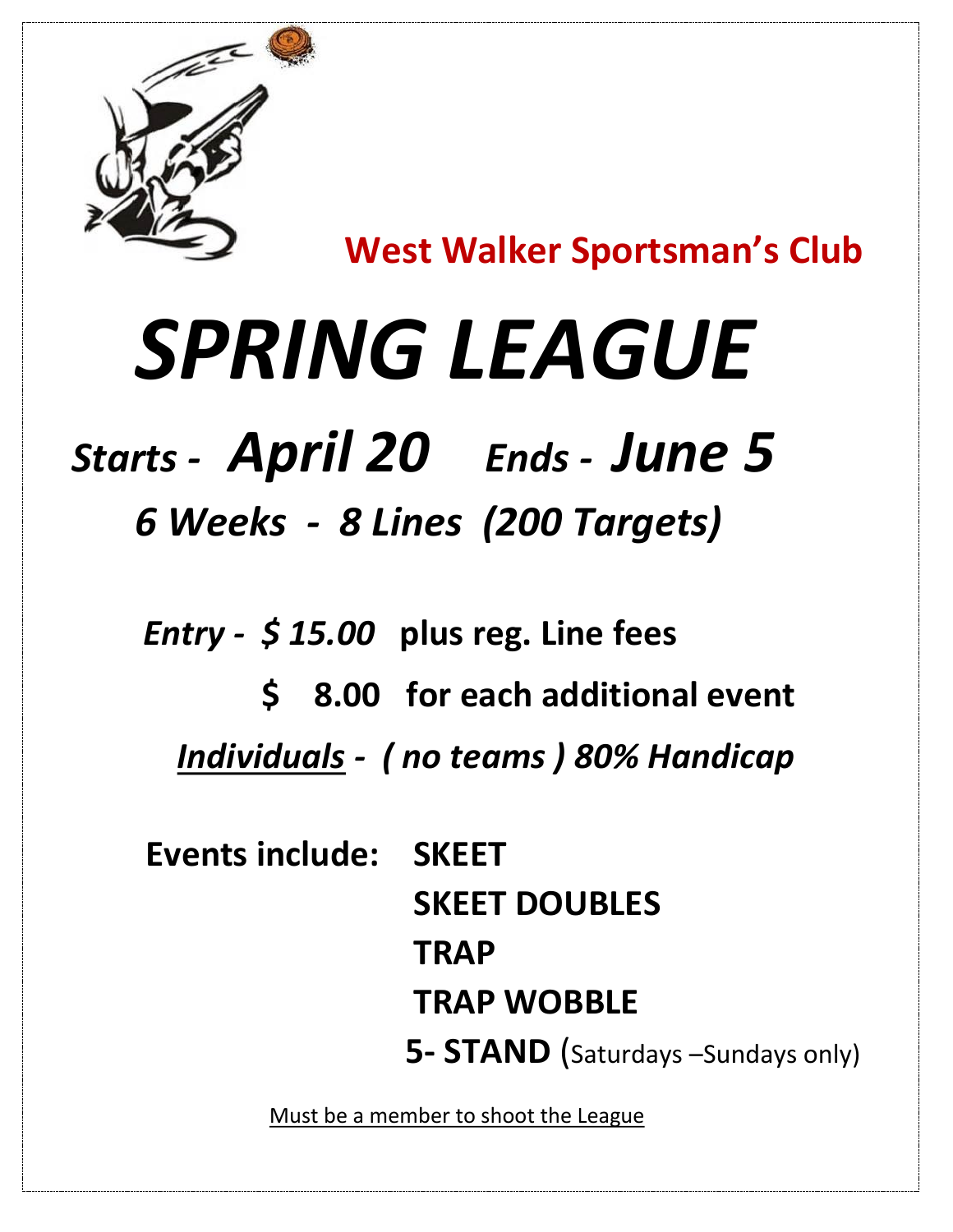### **NEED Volunteers to be trained as Range Monitors.**

WWSC is seeking members to serve flexible shifts, typically 4 to 5  $\frac{1}{4}$  hrs Please contact Jeff Reynolds (616)710 1280 Email; [wwsc.range.monitor@gmail.com](mailto:wwsc.range.monitor@gmail.com) if you are interested.

### **Range Monitors receive:**

1% discount toward membership renewal for each hour served.  ${60 \text{ hrs. served}}$ ; approximately one shift / month = 60% discount } Personal use of indoor pistol range for serving two or more shifts per month. **Call 616-453-5081 to CONFIRM the ranges are open**

**Did You Know that WWSC is a non-profit organization that is run by Charter Members, that volunteer their time? We are always looking for good people who are interested in becoming Charter Members to help us keep this club open. If you are interested, please speak with any Charter Member. More information available at** 

<http://www.wwsc.org/charter-membership.shtml>

### **April Range Hours**

**Hours vary month to month\* Apr 1 – 15 M-S: 9:00am – 7:00pm Sundays: 10am – 7:00pm Apr 16-28 M-S: 9:00 -7:00pm Sundays 10am-7:00pm**

**[Link for range rules](http://www.wwsc.org/img/ranges/RangeRules.pdf)**

### **Like us on Facebook**



|            | <b>SOLD OUT -- 2022 Big Gun Raffle Winners-SOLD OUT</b> |                       |
|------------|---------------------------------------------------------|-----------------------|
| Jan        | CZ 612 Field 12ga Semi Auto Shotgun 28"                 | #21 Adoloph Perales   |
| Feb        | <b>Hi-Point 9mm Carbine</b>                             | #181 John Heyt        |
| Mar        | Taurus 605 .357 Mag 2" 5 Shot                           | #043 Todd Staskiewicz |
| Apr        | <b>Ruger American Predator 6.5 Creedmoor</b>            |                       |
| May        | Springfield XD 3" 9mm 16 shot                           |                       |
| Jun        | <b>Ruger American Ranch 350 Legend</b>                  |                       |
| Jul        | Smith & Wesson M&P Shield 2.0 9mm                       |                       |
| Aug        | Smith & Wesson M&P 9mm SHIELD PLUS                      |                       |
| <b>Sep</b> | Glock 17 Gen5 9mm                                       |                       |
| Oct        | Tikka T3x Hunter 308 FB SS                              |                       |
| <b>Nov</b> | Browning X-Bolt Hell's Canyon 7mm Rem Mag               |                       |
| <b>Dec</b> | Browning Cynergy CX 12ga 30" with Adjustable Comb       |                       |